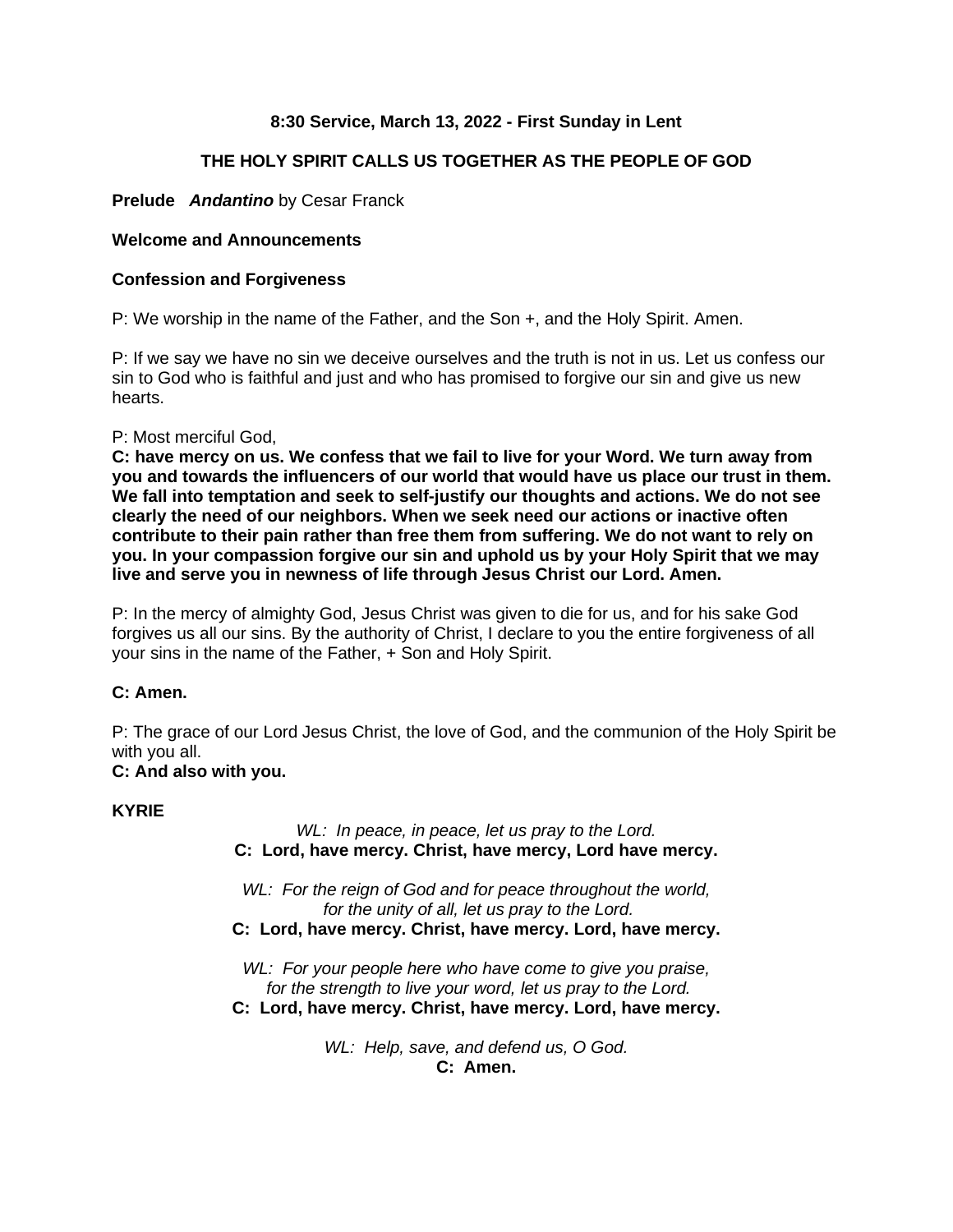**Prayer of the Day**

*WL: Let us Pray,*

**C: God of the covenant, in the mystery of the cross you promise everlasting life to the world. Gather all peoples into your arms, and shelter us with your mercy, that we may rejoice in the life we share in your Son, Jesus Christ, our Savior and Lord, who lives and reigns with you and the Holy Spirit, one God, now and forever. Amen.**

*GOD SPEAKS TO US IN SCRIPTURE, PREACHING AND SONG*

**FIRST READING Genesis 15: 1-12, 17-18**

**SECOND READING Psalm 27**

**CHILDREN'S MESSAGE**

**GOSPEL ACCLAMATION** *Return To God*

 **Return to God with all your heart, the Source of grace and mercy; Come seek the tender faithfulness of God.**

**GOSPEL Luke 13: 31-35** After the Reading: The Gospel of the Lord.

**C: Thanks be to God.**

### **MESSAGE**

**HYMN OF THE DAY Lord Christ, When First You Came to Earth** (ELW #727)

- **1 Lord Christ, when first you came to earth, upon a cross they bound you, and mocked your saving kingship's worth by thorns with which they crowned you. And still our wrongs may fashion now new thorns to pierce that steady brow, and robe of sorrow round you.**
- **2 O awesome Love, which finds no room in life where sin denies you, and, doomed to death, shall bring to doom the pow'r that crucifies you, till not a stone is left on stone, and then the nations' pride, o'erthrown, will nevermore defy you!**
	- **3 New advent of the love of Christ, will we again refuse you, till in the night of hate and war we perish as we lose you? From ancient doubts our minds release**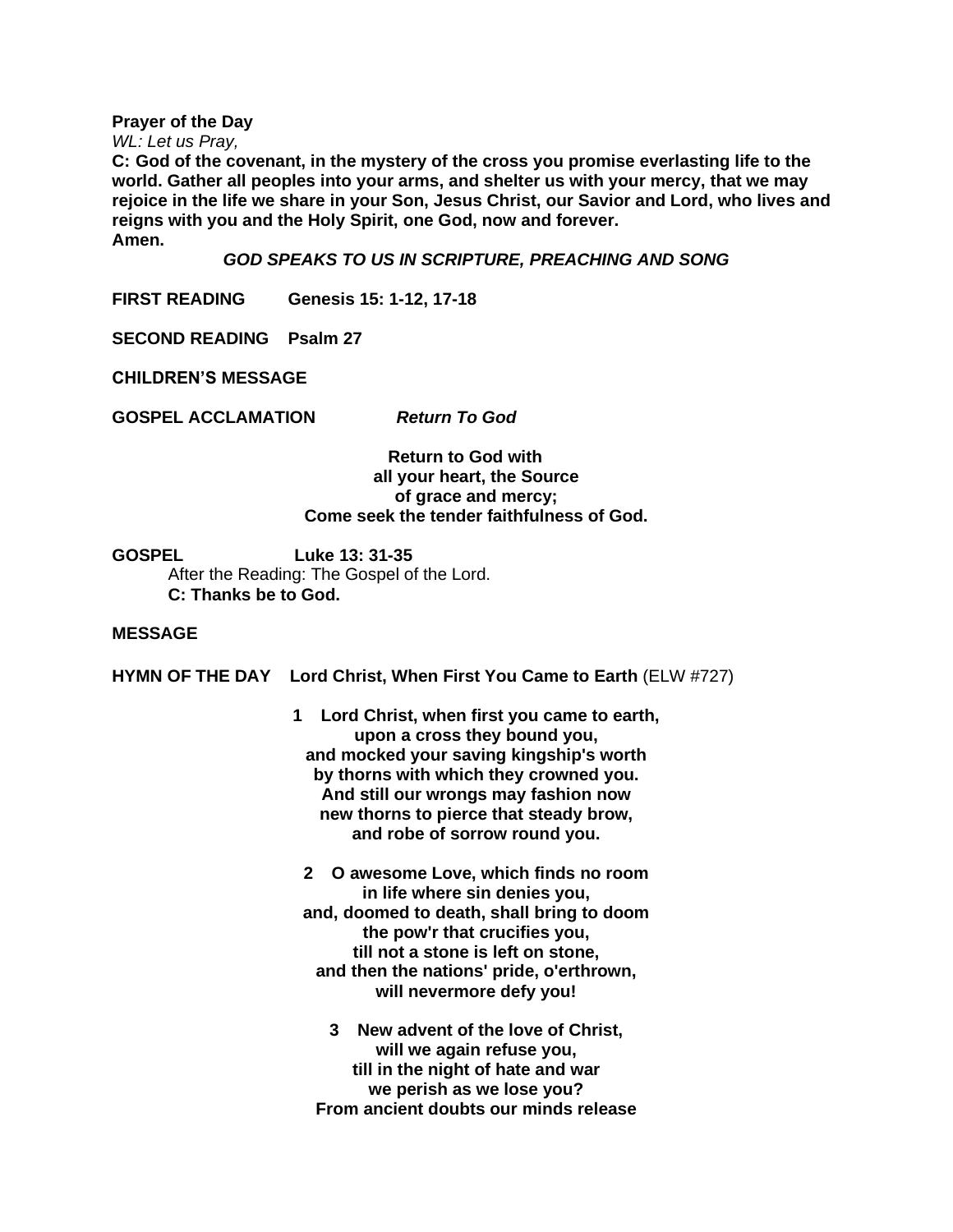**to seek the kingdom of your peace, by which alone we choose you.**

**4 O wounded hands of Jesus, build in us your new creation; our pride is dust, our vaunt is stilled; we wait your revelation. O Love that triumphs over loss, we bring our hearts before your cross; come, finish your salvation.**

**APOSTLE'S CREED** *WL: Let us confess our faith in the words of the Apostles' Creed:*

**C: I believe in God, the Father almighty, creator of heaven and earth. I believe in Jesus Christ, God's only Son, our Lord, who was conceived by the Holy Spirit, born of the virgin Mary, suffered under Pontius Pilate, was crucified, died, and was buried; he descended into hell.**

**On the third day he rose again; he ascended into heaven, he is seated at the right hand of the Father, and he will come to judge the living and the dead.**

**I believe in the Holy Spirit, the holy catholic church, the communion of saints, the forgiveness of sins, the resurrection of the body, and the life everlasting. Amen.**

**THE PRAYERS** *WL: Lord in your mercy,*  **C: Hear our prayer.** 

**SHARING A SIGN OF CHRIST'S PEACE** P: The peace of the Lord be with you always! **C: And also with you!**

### **GOD FEEDS US WITH THE PRESENCE OF JESUS CHRIST**

**OFFERING Ministry Team Update - Fellowship Team**

**OFFERATORY** *Chorale* by Cesar Franck

**OFFERING PRAYER**

P: Merciful God, **C: as grains of wheat scattered upon the hills were gathered together to become one bread, ho let your church be gathered together from the ends of the earth into your kingdom, for yours is the glory through Jesus Christ, now and forever. Amen.**

**GREAT THANKSGIVING**

**SANCTUS**

**WORDS OF INSTITUTION LORD'S PRAYER**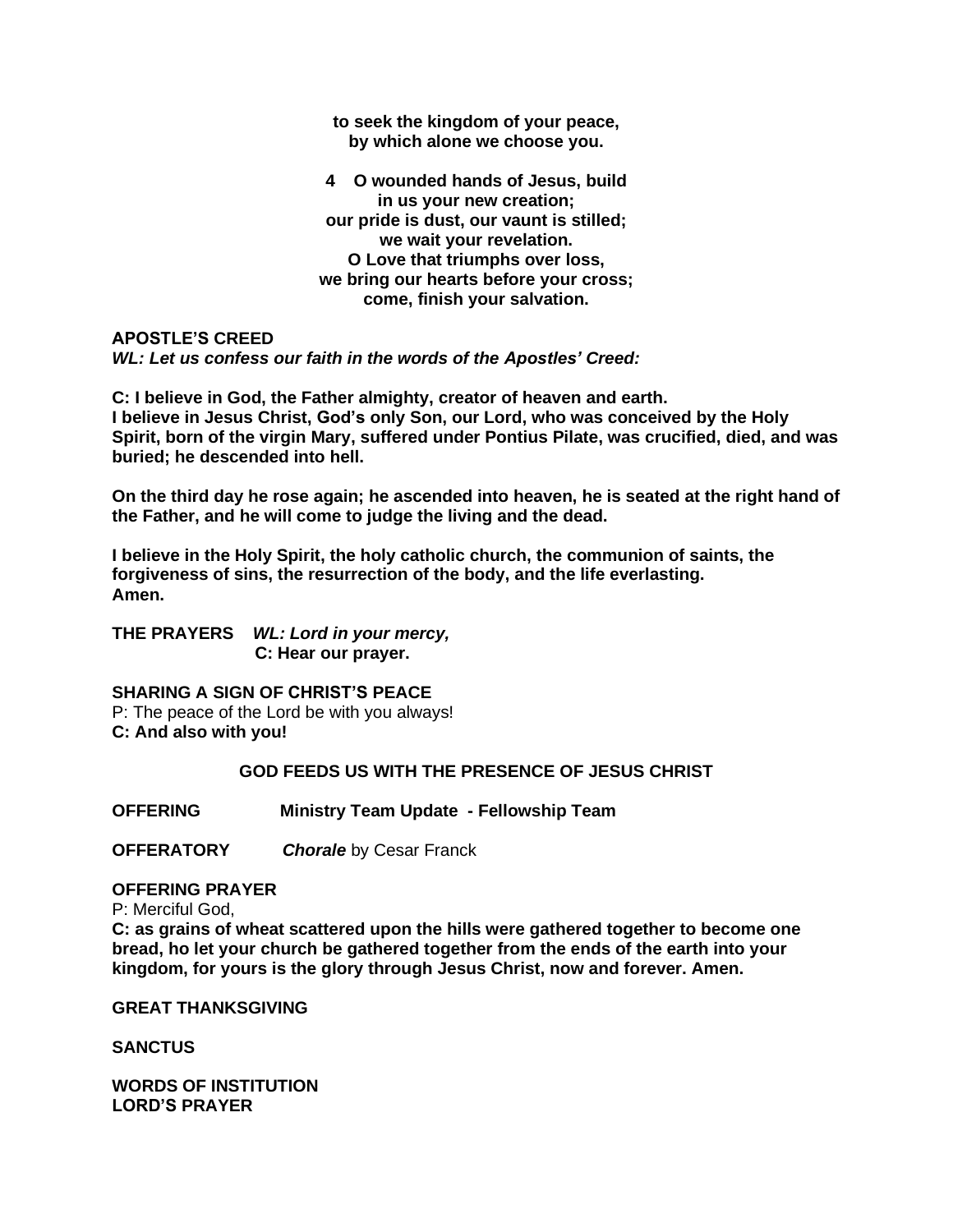#### **COMMUNION HYMNS** *Lamb of God*

**Lamb of God, you take away the sin of the world: have mercy on us, mercy on us, mercy on us.**

**Lamb of God, you take away the sin of the world: grant us peace, grant us peace, grant us peace.**

 *On Eagle's Wings* (ELW #787)

**1 You who dwell in the shelter of the Lord, who abide in this shadow for life, say to the Lord: "My refuge, my rock in whom I trust!"**

*Refrain* **And he will raise you up on eagle's wings, bear you on the breath of dawn, make you to shine like the sun, and hold you in the palm of his hand.**

- **2 The snare of the fowler will never capture you, and famine will bring you no fear; under God's wings your refuge, with faithfulness your shield.** *Refrain*
	- **3 You need not fear the terror of the night, nor the arrow that flies by day; though thousands fall about you, near you it shall not come.** *Refrain*
	- **4 For to the angels God's given a command to guard you in all of your ways; upon their hands they will bear you up, lest you dash your foot against a stone.**

#### *Final refrain*

**And he will raise you up on eagle's wings, bear you on the breath of dawn, make you to shine like the sun, and hold you in the palm of his hand; and hold you, hold you in the palm of his hand.**